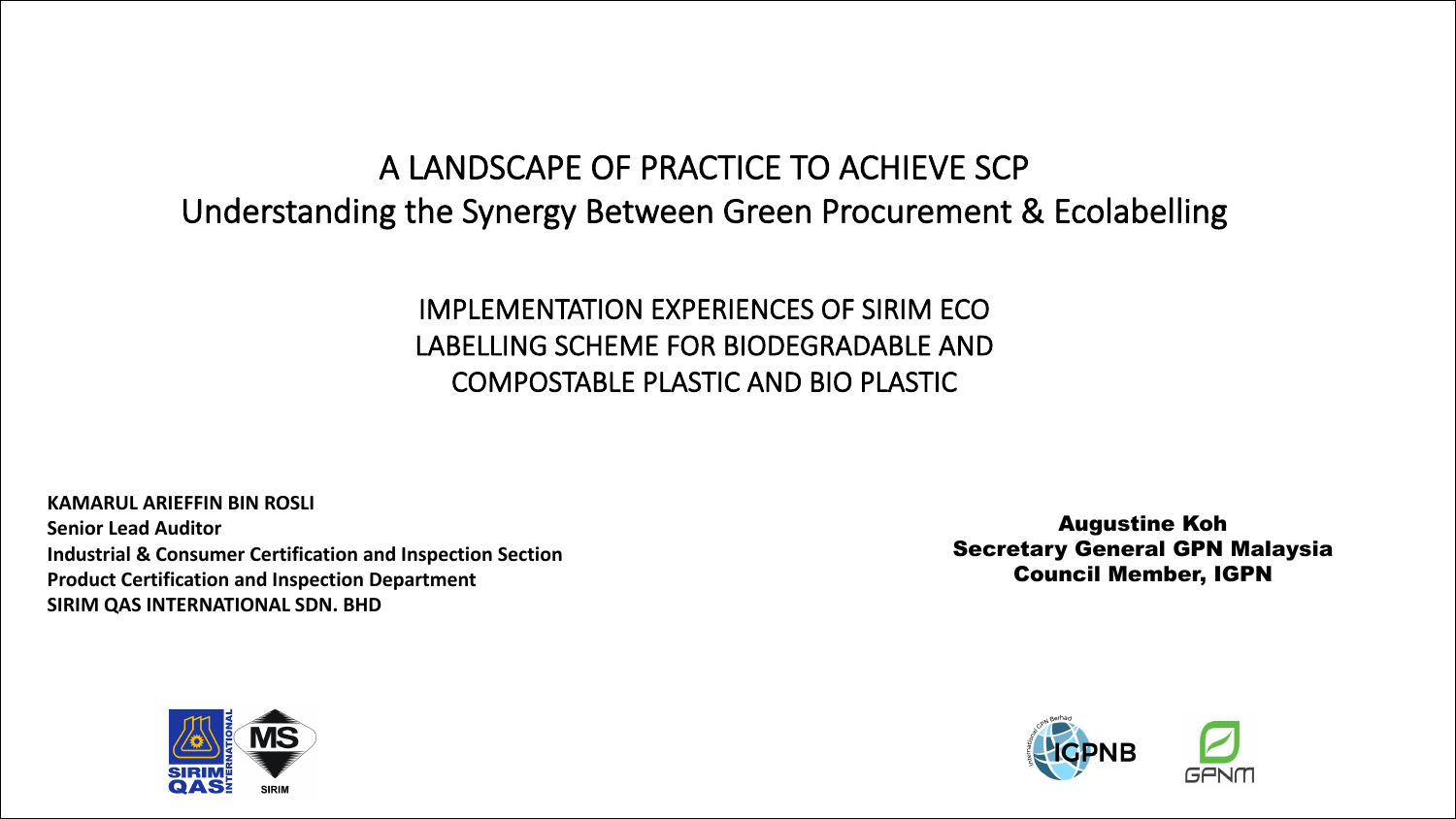- International GPN Berhad and SIRIM Berhad collaborates in the development of green procurement and ecolabels
- MOU was signed to collaborate in the training and certification of green procurers.
- The case study presentation is an effort by both parties to promote ecolabelled biodegradable plastic to solve landfill problems and to analyse its synergy with green procurement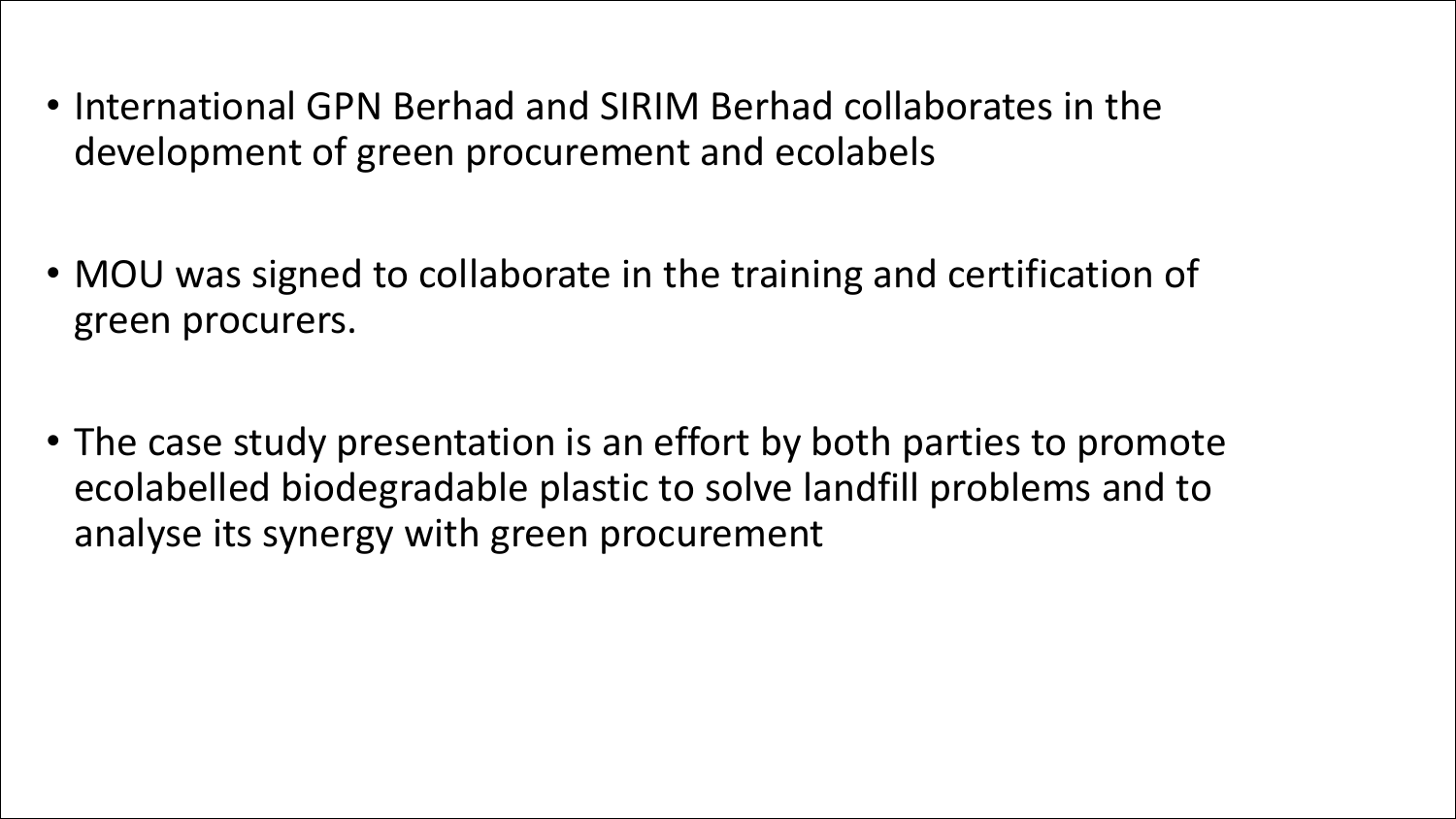# Challenges and Barriers

The implementation of the case project faced the following challenges and barriers

- Ecolabel Goods and Services are seen as COSTLY
- Small Number of Green Alternatives
- Green Washing
- Lack Of Confidence
- willingness of the manufacturers: to have their products certified (Less than 1% of the manufacturers). These are due to the cost of certification,

#### Results:

- lack of available third party certified green products in the market that contributes to the difficulty of promoting green purchasing and SCP among consumers
- Low level of demand for biodegradeable plastic product due to the above reasons